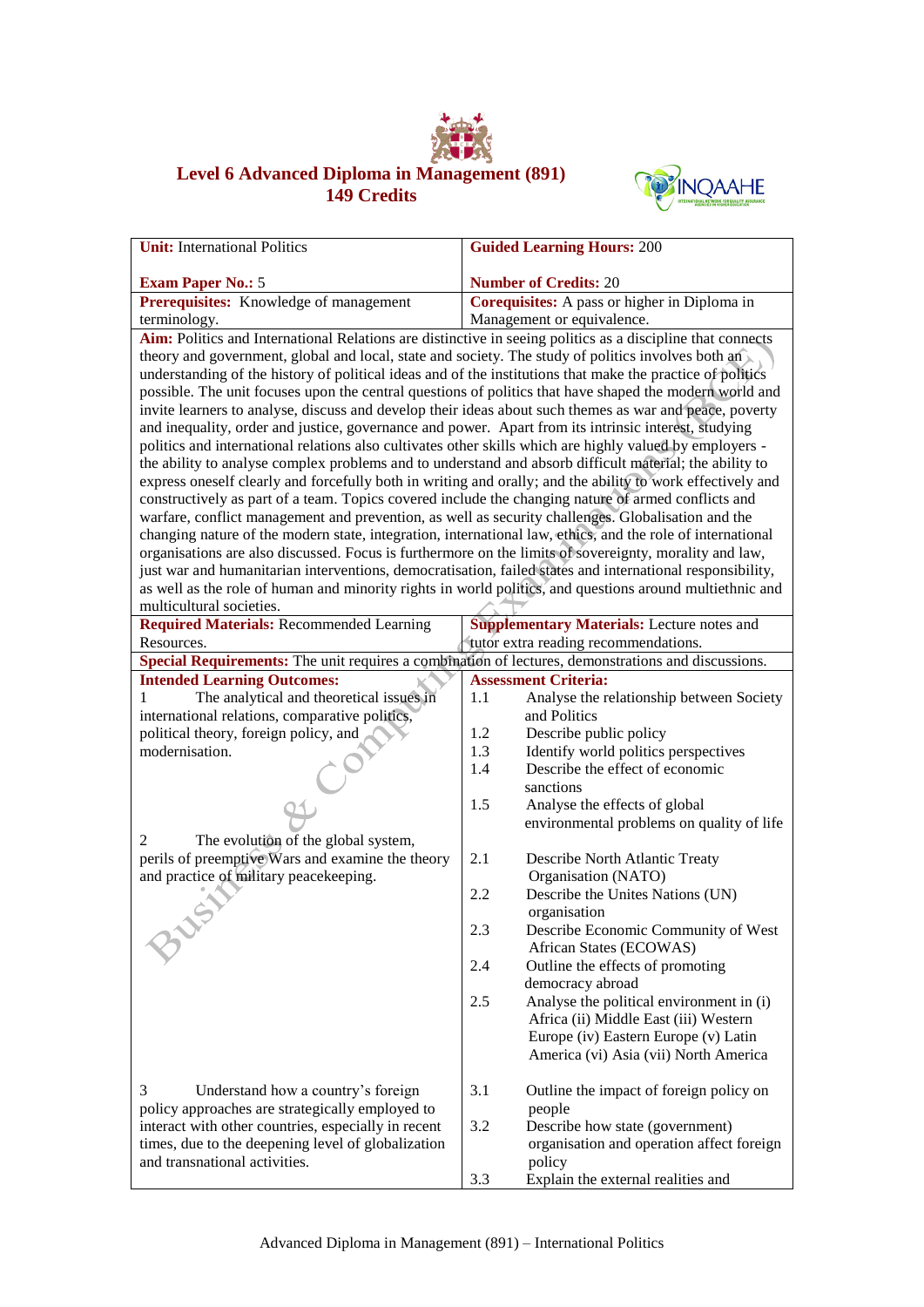|                                                                                                     |     | pressures that influence a country's                                                |
|-----------------------------------------------------------------------------------------------------|-----|-------------------------------------------------------------------------------------|
|                                                                                                     |     | policy                                                                              |
|                                                                                                     | 3.4 | Analyse government structures,                                                      |
|                                                                                                     |     | bureaucracies, legislatures and interest                                            |
|                                                                                                     |     | groups                                                                              |
|                                                                                                     | 3.5 | Describe the responsibilities of (i) UN                                             |
|                                                                                                     |     | (ii) World Trade Organisation (iii)                                                 |
|                                                                                                     |     | <b>International Monetary Fund</b>                                                  |
|                                                                                                     |     |                                                                                     |
| 4<br>The debates which permeate the study of                                                        | 4.1 | Outline the way nations identify                                                    |
| nations and nationalism and definition the terms                                                    |     | themselves politically                                                              |
| "nation" and "nationalism."                                                                         | 4.2 | Describe world stateless nations                                                    |
|                                                                                                     | 4.3 | Analyse people's views towards                                                      |
|                                                                                                     |     | immigrants                                                                          |
|                                                                                                     | 4.4 | Evaluate the positive and negative                                                  |
|                                                                                                     |     | aspects of nationalism                                                              |
|                                                                                                     |     |                                                                                     |
| 5<br>The origins and meaning of globalisation                                                       | 5.1 | Explain globalisation, its advantages and                                           |
| including how the increasing economic                                                               | 5.2 | disadvantages                                                                       |
| integration of the world is having profound effects                                                 |     | Describe the effects of free unregulated                                            |
| on rich and poor countries alike.                                                                   |     | trade and protection of domestic<br>industries                                      |
|                                                                                                     | 5.3 | Analyse the development of                                                          |
|                                                                                                     |     | trans-nationalism                                                                   |
|                                                                                                     | 5.4 | Compare and contrite economic                                                       |
|                                                                                                     |     | nationalism vs economic                                                             |
|                                                                                                     |     | internationalism                                                                    |
|                                                                                                     | 5.5 | Analyse the effects of international                                                |
|                                                                                                     |     | economic cooperation                                                                |
|                                                                                                     | 5.6 | Describe how nations should preserve                                                |
|                                                                                                     |     | and enhance biosphere                                                               |
|                                                                                                     | 5.7 | Describe if global warning is a                                                     |
|                                                                                                     |     | scientific reality or a political reality                                           |
|                                                                                                     |     |                                                                                     |
| 6<br>Understand how nation state derives its                                                        | 6.1 | Describe how governments formulate                                                  |
| political legitimacy from serving as a sovereign                                                    |     | their policies                                                                      |
| political and geopolitical entity and the                                                           | 6.2 | Outline how to measure freedom                                                      |
| importance of intergovernmental organisations.                                                      | 6.3 | Describe national core and national                                                 |
| and the state of the                                                                                |     | infrastructure elements of power                                                    |
|                                                                                                     | 6.4 | Compare and contrast intergovernmental                                              |
|                                                                                                     |     | organisations (IGOs) vs                                                             |
|                                                                                                     |     | nongovernmental organisations (NGOs)                                                |
|                                                                                                     | 6.5 | Analyse the aim and objectives of                                                   |
|                                                                                                     |     | European Union                                                                      |
| <b>WSITRESS &amp;</b>                                                                               | 6.6 | Describe responsibilities of the UN                                                 |
|                                                                                                     |     | <b>Security Council</b>                                                             |
| Understand how international law                                                                    | 7.1 |                                                                                     |
|                                                                                                     |     | Compare and contrast (i) International<br>Court of Justice (ICJ) (ii) International |
| governs, impacts and deals with legal interactions<br>between different nations, their governments, |     | Criminal Court (ICC)                                                                |
| businesses and organisations, to include human                                                      | 7.2 | Describe the Human Rights Act                                                       |
| rights and responsibilities.                                                                        | 7.3 | Explain the Universal Declaration of                                                |
|                                                                                                     |     | Human Rights (UNDHR)                                                                |
|                                                                                                     | 7.4 | Describe INTERPOL                                                                   |
|                                                                                                     |     |                                                                                     |
| 8<br>The measures taken by nations and                                                              | 8.1 | Describe the history of nuclear weapons                                             |
| international organizations, such as the United                                                     | 8.2 | Analyse the responsibilities of                                                     |
| Nations, to ensure mutual survival and safety.                                                      |     | <b>International Atomic Energy Agency</b>                                           |
|                                                                                                     |     | (IAEA)                                                                              |
|                                                                                                     | 8.3 | Describe the international security                                                 |
|                                                                                                     |     |                                                                                     |